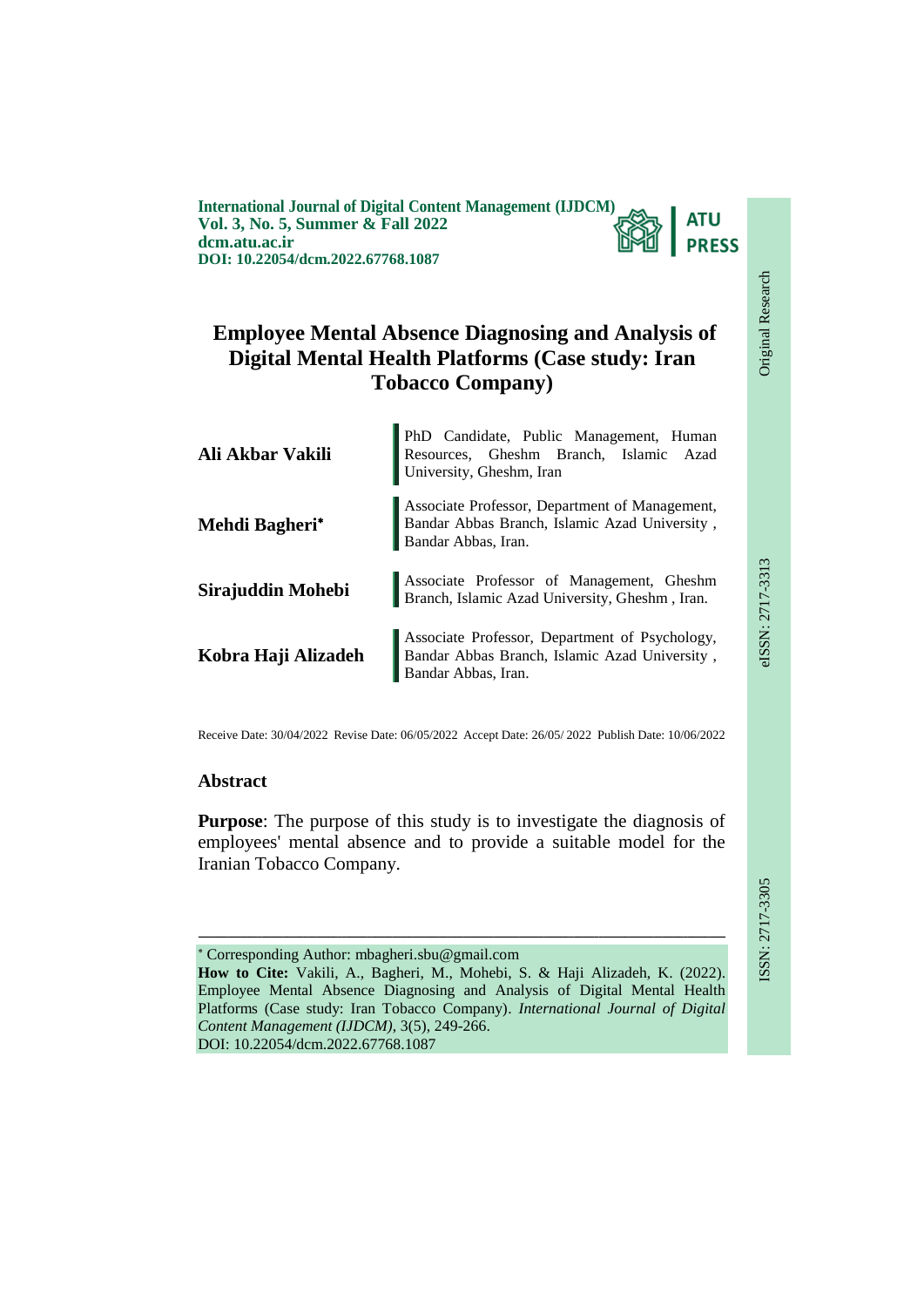**Method**: This research was conducted with a qualitative-inductive approach and the method of Strauss-Corbin's grounded theory. The research tool (data collection) is a semi-structured interview that analyzes the data obtained from interviews with 10 qualified elites and experts of the Iranian Tobacco Company in three stages of open, axial, and selective coding in ATLAS TI software using the grounded theory method.

**Findings**: 13 general categories in the form of a paradigm model in which these factors include causal conditions (individual factors; factors of group behavior; organizational factors; environmental factors), axial phenomenon (diagnosis of the mental absence of employees), contextual conditions (environmental and physical context), intervening conditions (individual factors ), and strategies (organizational strategy; job-related strategy; career development strategy), and consequences (individual outcomes; effectiveness; group outcomes) were identified.

**Conclusion**: In a business environment with digital disruption from competitors and customers who have more choices through the availability of digital applications and information, it is important to ensure that organizations can quickly understand and adapt to new information. The need for mindfulness and control of mental absence is a prerequisite for digital transformation.

**Keywords:** Employee Mental Absence, Mindfulness, Digital Transformation, Digital Mental Health Platforms, Iranian Tobacco Company.

## **1. Introduction**

One of the factors that affect the survival of organizations is manpower (Gupta & Singh, 2019). The mental health of the employees of the organization is very important in improving human resources. Poor mental health inflicts heavy losses on employees and the organization (Li et al., 2021). Digital mental health services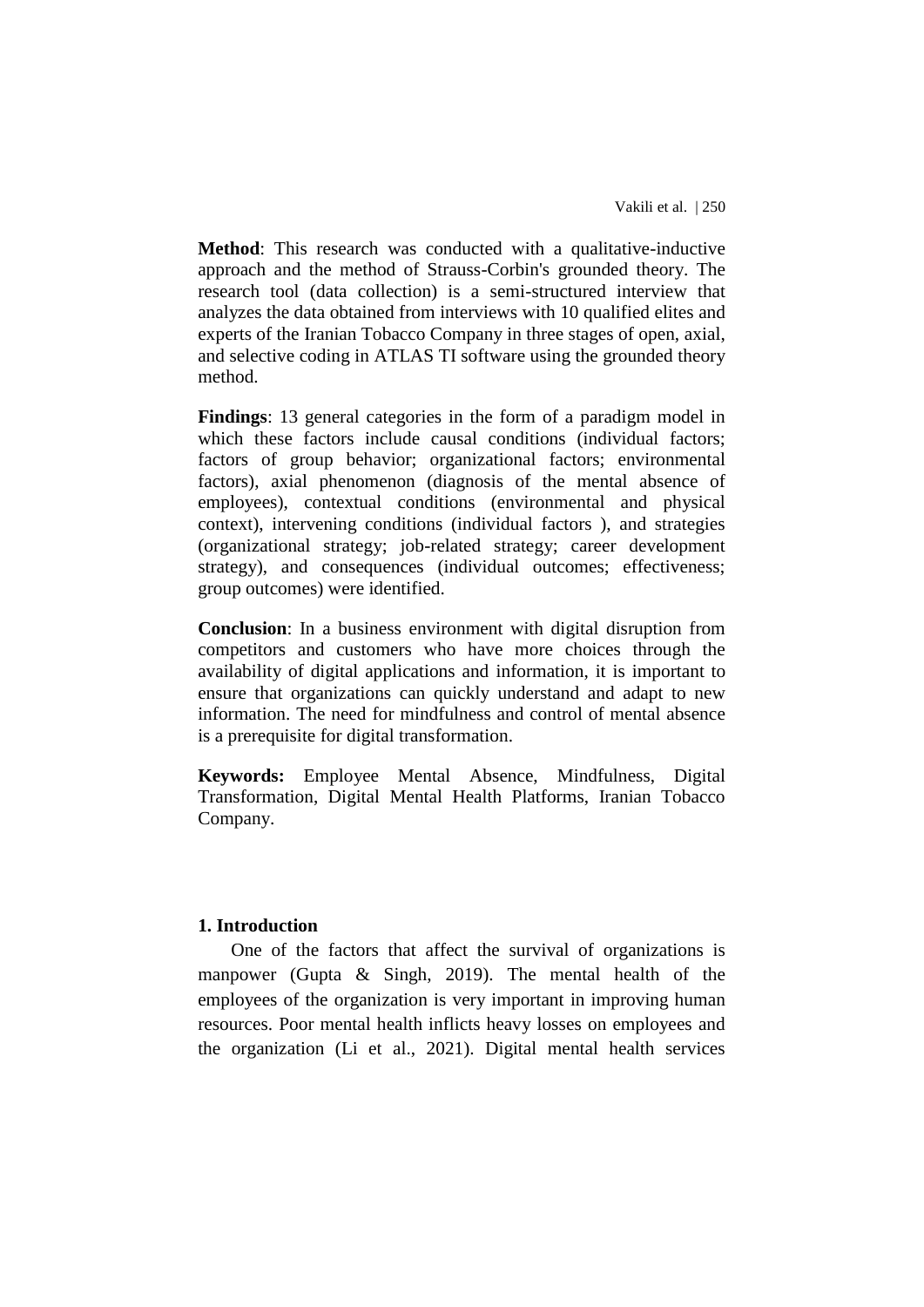provided to communities and companies have expanded during the COVID-19 epidemic (Truong, & McLachlan, 2022). New digital solutions can help employers provide personal support and make welfare a strategic focus for their organization (Lattie et al., 2022). Today's human beings, in the process of adapting to their social and professional environment, have to endure restrictions and pressures in such a way that these pressures in the workplace lead to mental stress in employees (Johnson et al., 2020). Mental absence is a multidimensional mental concept that represents the level of resources required to achieve both qualitative and quantitative performance criteria in a task that may be varied by the needs and demands of the task, external support, and past experiences. Full attention and presence of mind and absence of mental absence can predict a reduction in disturbing emotional responses, more positive emotional states, and more flexible and adaptive responses to events (Peschl & Schuth, 2022).

In a dynamic business environment, companies face stiff competition, market turmoil, and changing technological innovations. Overcoming this challenge requires companies to change their agility in the market by integrating and utilizing information technology (IT). Diagnosis is the process of using behavioral science concepts and methods to define and describe the current state of human resources in organizations and to find ways to increase their effectiveness (Harrison, 2004). The practical consequence of the diagnosis of mental absence is that employees may not trust any system to support their mental health or welfare needs and have less communication with co-workers and supervisors. In particular, the lack of organizational communication may affect any new technology solution. For example, a digital mental health platform after integration into a workplace may not be sustainable after its implementation, if there is no organizational value to reinforce the concept of mental health needs. Lievens et al. (2018) have provided convincing evidence that personality states predict individual fluctuations in daily tasks. Given that human resources are the most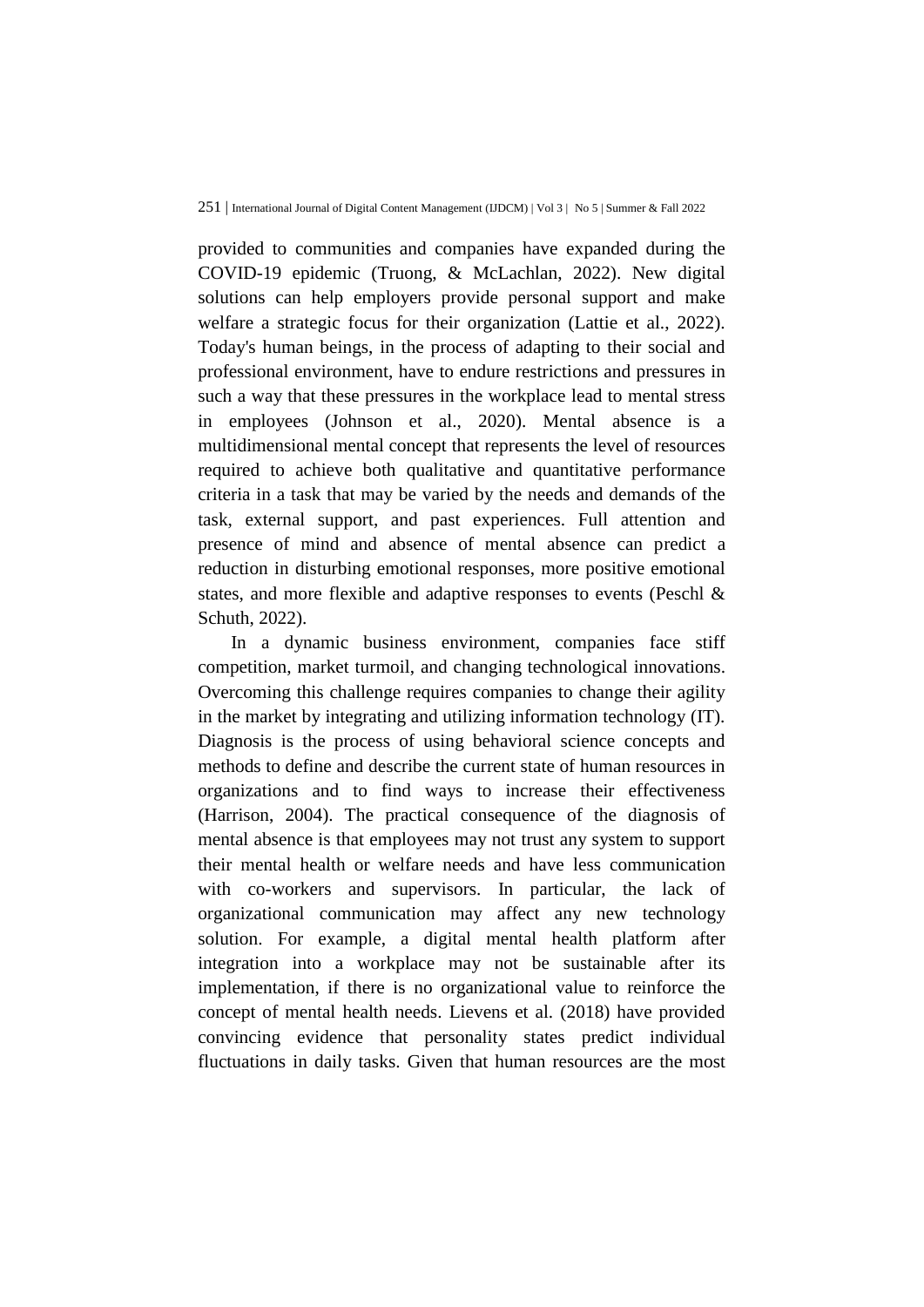valuable assets of any organization, there should be continuous monitoring and evaluation to diagnose policies and programs in organizations. One of the factors that may occur in organizations for employees and its diagnosis should be addressed, is mental absence (Zamanian et al., 2015). Mental absence means a lack of mental presence, which causes employees to be ineffective and efficient despite their physical presence (Goodarzi and Dalavi, 2020). Mental absence is costly for businesses, public sector organizations, and processor taxes. Its costs include absenteeism's basic salary, overtime payments, and costs paid for substitute workers, as well as management costs (Aino et al., 2011). Job construction theory, which focuses on competency development and adaptive job management, is an innovative approach (Keng et al., 2020). The main purpose of job creation theory is for people to have an understanding of how to use their work for personal improvement and achieve satisfaction and happiness from social interactions (Rajabpour, 2021). Job adjustment is also a psychological structure in which a person uses the necessary resources to deal with current and anticipated tasks, transitions, and injuries in their job roles to change social integration to a greater or lesser extent (Yang et al., 2019). It is important to prepare the workforce for change processes that may be the result of the use of new technologies. This can be achieved by familiarizing employees with new technologies and involving them in the process of change in the early stages (Verhoef et al., 2021).

Today's changing conditions that make work environments challenging, competitive, ambiguous, and complex, with high levels of stress, depression, burnout, and reduced productivity for employees, underscore the importance of workplace quality. Has doubled (Ishak, 2015). Therefore, the development of mindfulnessbased career plans as a tool to overcome individual and professional challenges and improve the quality of work environments and create a happy and healthy atmosphere in the organization and improve the mental health of employees (Rezaei Manesh et al., 2021). IT solutions have already been proposed and are even more important in the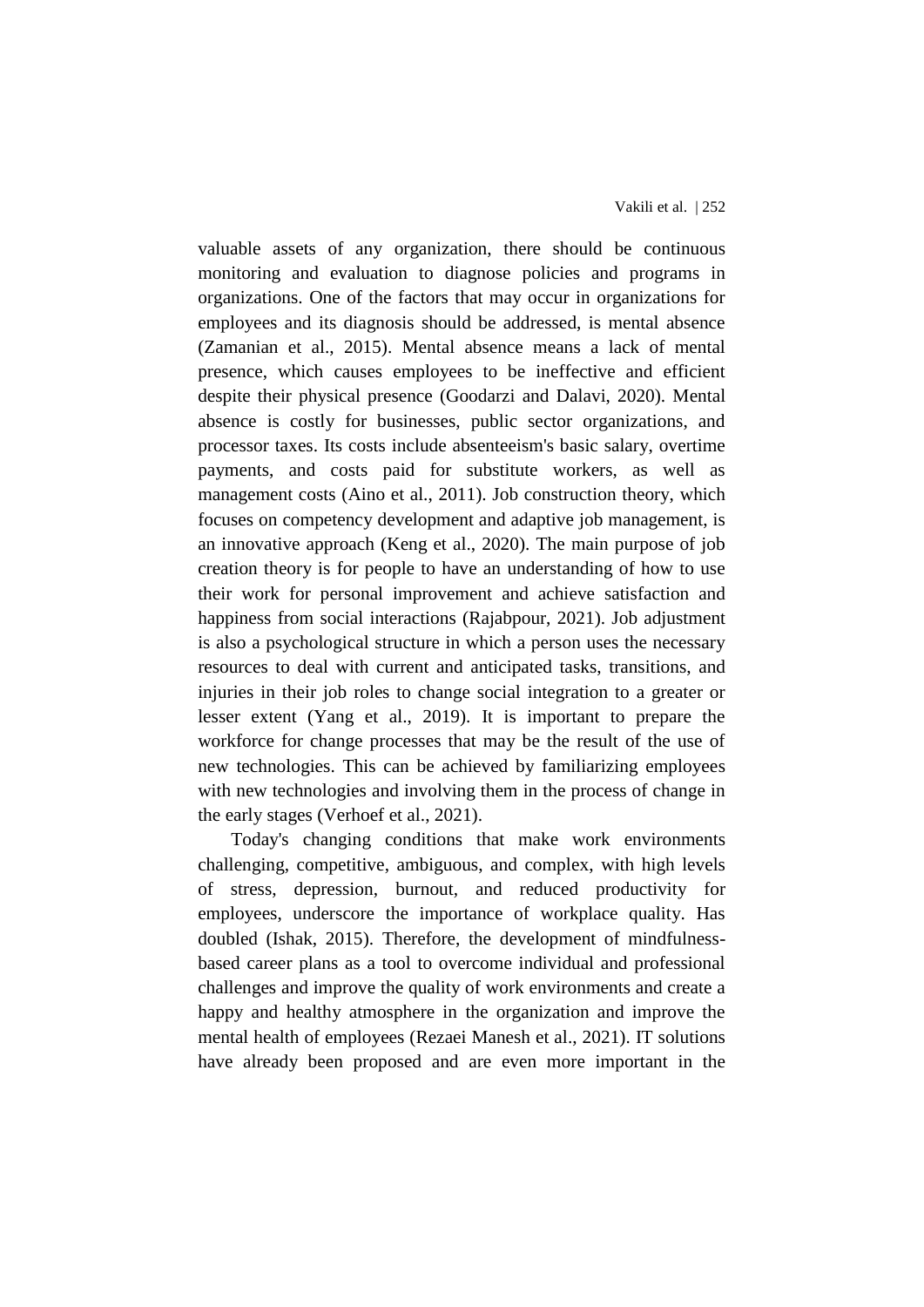Covid-19 era when employee absenteeism was controlled. An additional resource for companies is the emergence of digital mental health platforms for employee participation. Ideally, such platforms are two-way and support the employee and leadership to maintain a culture of prevention and mental health support in the organization. The idea of a digital communication component for a context to strengthen leadership to engage employees' mental health is explored in this research. In general, the lack of proper use of technology in various ways hurts mental health in the workplace by increasing demand, reducing resources, and changing the way employees look to the future, all of which have hidden and direct costs for employers and employees. Significant research now shows that occupational factors such as poor job design, high job demand, low job control, and high effort-reward imbalances are associated with an increased risk of common mental health conditions. Therefore, organizational changes and employee job design must be done based on digital changes. Resources such as control, comprehensive IT-based support, highquality digital feedback and evaluation, and virtual and online learning opportunities are all positively related to work-related well-being. Fortunately, there are many ways in which technology can be used to successfully design work to help maintain employee mental health. Based on digital technology, work environments are directly modified in a way that increases need satisfaction or reduces frustration (Sutcliffe et al., 2016).

Digital developments require mindfulness. High levels of mental absenteeism among employees cause instability of manpower, chaos in the workplace, declining employee morale, and ultimately a sharp decline in the quality of services provided, and this is a challenge and problem that affects the organization and the researcher. Decided to conduct the present study and set an appropriate model for the diagnosis of employees' mental absence at the individual level; Group; Provide organizational and environmental. So this study seeks to answer the question of what is the diagnosis (diagnosis) of employees' mental absence and analysis of digital mental health platforms?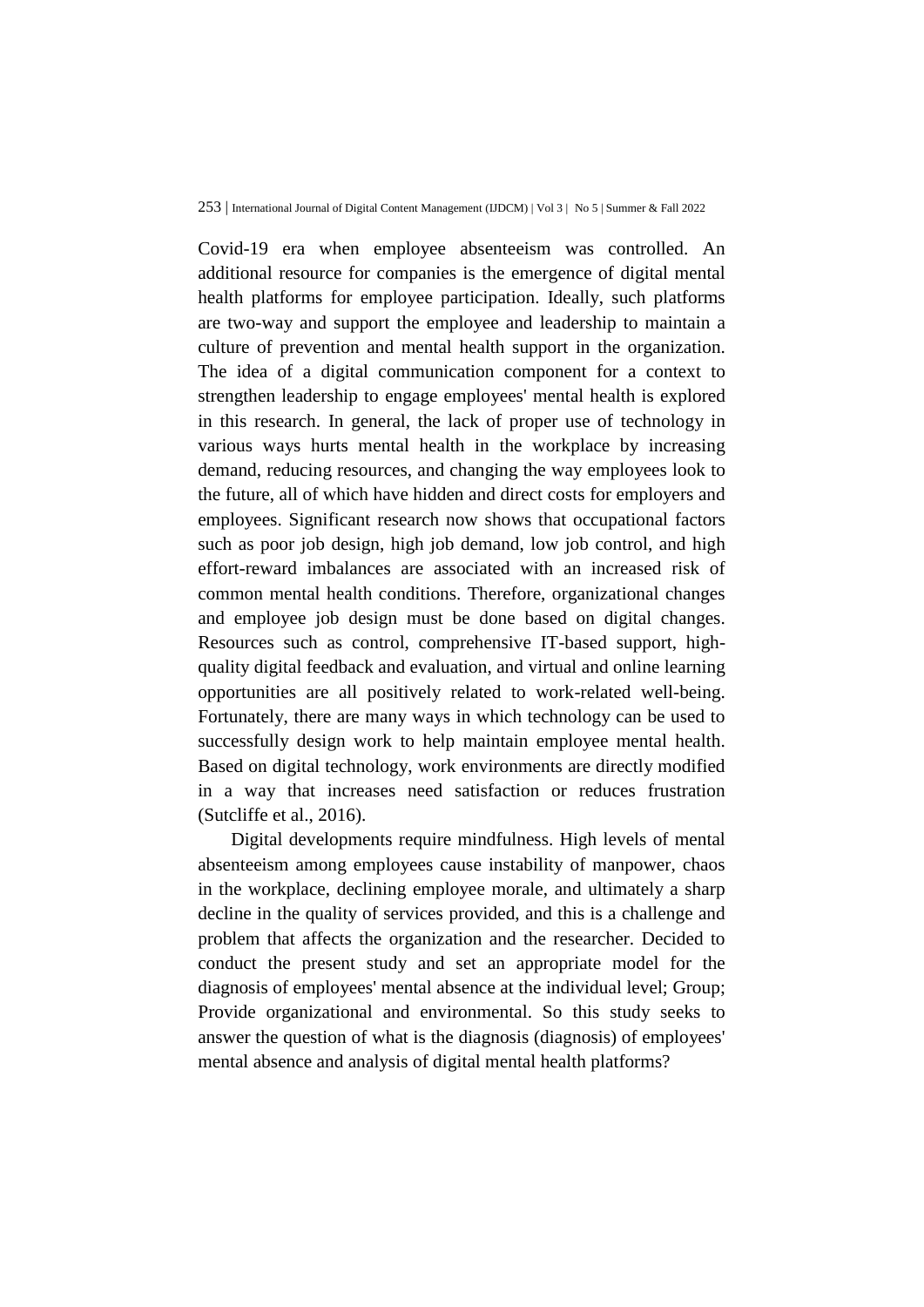Vakili et al. | 254

#### **2. Literature Review**

Companies are increasingly transforming themselves into agile companies by integrating and exploiting digital technologies (Nadkarni, & Prügl, 2020). Increasing awareness and reducing the mental absence of employees is very important in increasing the productivity of organizations in the digital age. Previous research has shown that an organizational mindset helps to actively manage digital technologies and reduce the likelihood of robustness due to digital technologies (Shahbaz and Park, 2021). Although the key role of organizational mindfulness is increasingly recognized, the impact of organizational mindfulness on digital transformation on the development of active information processing capacity in digital technology has not been empirically studied. Due to the importance of identifying the diagnosis of the mental absence of staff, the studies that have been done or in terms of approach are different from the current study. Mirzaei Tusi et al. (2022) stated that mental workload and shift schedule affect the fatigue of intensive care unit nurses. Rezaei Manesh et al. (2022) by examining the role of mindfulness on the work environment (innovative work behaviors, quality of relationships, success at work) showed cognitive flexibility as a mediating variable of relative and significant role between mindfulness and work environment variables (innovative work behaviors, The quality of relationships, success at work). Rajabpour (2021) stated that mindfulness as a multidimensional structure has an extraordinary role in the career path of employees and the future of the organization. Rostami et al. (2020) found that the application of technology-based mindfulness techniques and training is effective in reducing aggression and improving mental health among soldiers. Bakhshi et al. (2020) stated that mental workload and job stress can threaten the health and well-being of employees in any organization and cause work problems and accidents. Also, Nübold & Hülsheger (2021) in a controlled experiment based on digital mindfulness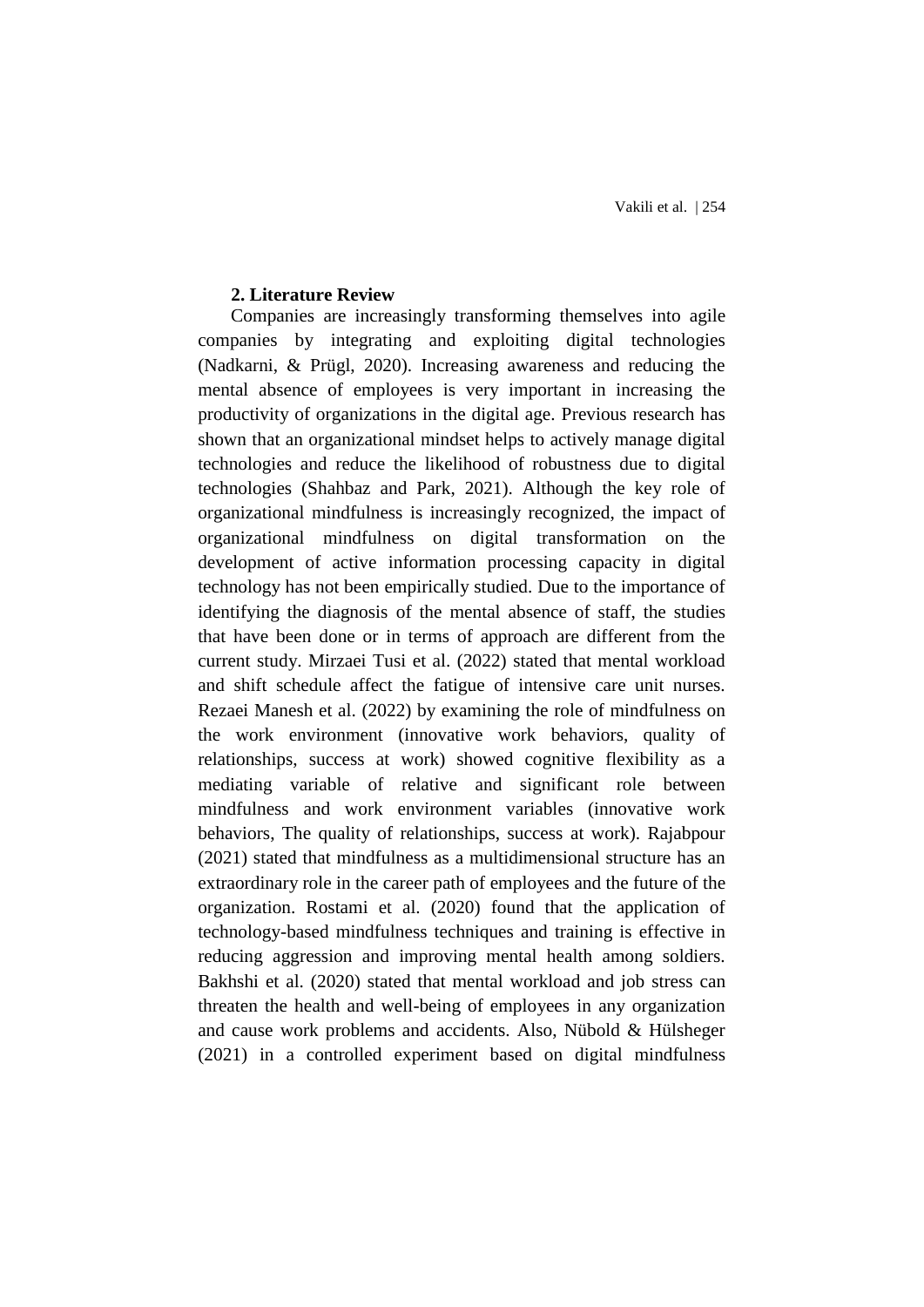intervention, stated that compared to control groups, mindfulness intervention led to a significant increase in daily senses, emotional stability, and employee satisfaction. Wang et al. (2021) found that mindfulness refers to a state of mental attention in which a person is conscious and has accepted the present. This is increasingly appearing as an estimated quality.

Olafsen et al. (2021) in a study entitled "Mindfulness Ensures the Negative Impact of Negative Frustration on Employee Outcomes: A Perspective on the Theory of Determination" stated that mediation results from basic frustration of psychological needs in individuals who reported higher levels of mindfulness. It was less obvious.

Toniolo-Barrios & Pitt (2020) in their study entitled "Mindfulness and the Challenges of Working at Home in Crisis" stated that in the context of organizational virtualization, increasing the efficiency of digital tools is important to increase mindfulness. Roemer et al. (2019), in examining the role of mindfulness in employee readiness for change during the COVID-19 epidemic, stated that the impact of mindfulness on employee readiness to form virtual workgroups is important. Mason (2018) showed that reducing mindfulness-based stress and reducing mental absence in workplaces in transition in the digital age can be done using technology.

Research shows the research gap in the field of mental absence and digital developments and the emergence of digital mental health platforms. The results show that mindfulness techniques including awareness of the present and mindfulness can control a person's productivity. Differences in organizational change approaches to digital transformation can be identified by whether organizations are in the early stages of developing and maturing digital transformation.

The organizations that make the most progress in digital transformation focus on aligning their business models and fostering the right organizational culture. They reinforce organizational values and attributes such as collaboration, innovation, flexibility, openness, experimentation, and collaborative creation to support organizational agility to achieve digital transformation.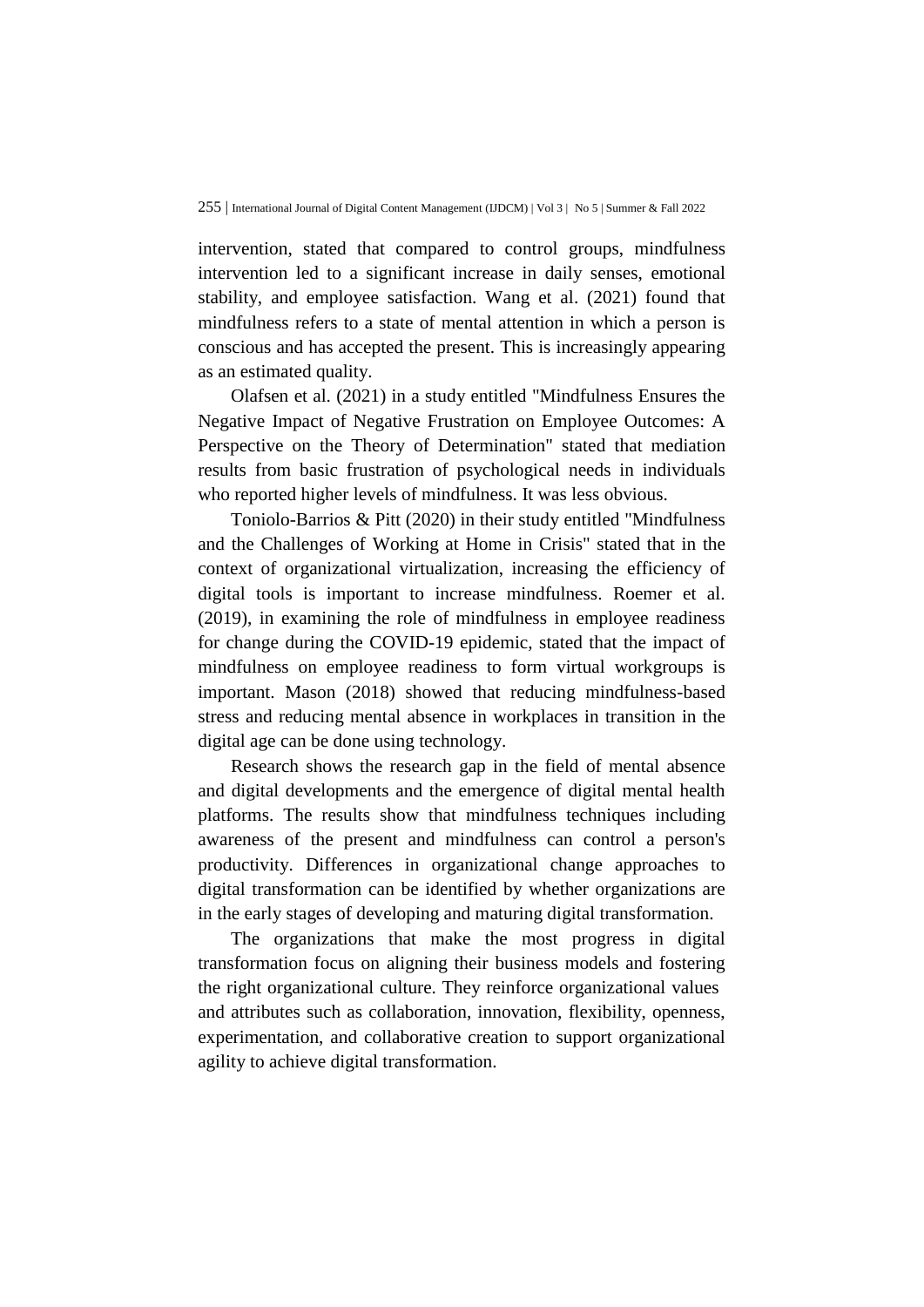### **3. Methodology**

This research with a qualitative-inductive approach and grounded theory (Strauss-Corbin, 1998). Using semi-structured interview tools, he has studied the diagnosis of employees' mental absence and the analysis of digital mental health platforms. Adequacy of the number of samples studied was obtained through the theoretical saturation method (Glasser and Strauss, 1967).

Participants in this study are the actors of the organization related to the research topic and exploratory interview has been used for managers, and elites of the management department of the Tobacco Organization of Iran. Interview with questions such as "What are the factors affecting the mental absence of employees in terms of structure and content? What are the characteristics of the diagnosis of the mental absence of employees? What are the barriers to the diagnosis of the mental absence of employees in organizations?" The sample was 10 people who were selected using the purposive sampling method. The demographic characteristics of the participants are given in Table (1).

| Row                     | <b>Field of study</b> | <b>Degree</b> | work<br>experience | <b>Position</b> | Gender      | Age |
|-------------------------|-----------------------|---------------|--------------------|-----------------|-------------|-----|
|                         | Human                 |               |                    |                 |             |     |
| 1                       | resources             | PhD           | 13 years           | Head of Office  | М           | 37  |
|                         | management            |               |                    |                 |             |     |
| $\mathbf{2}$            | governmental          | MA            | 18 years           | Head of Office  | $\mathbf F$ | 43  |
|                         | management            |               |                    |                 |             |     |
| 3                       | Media                 | MA            | 28 years           | Deputy          | M           | 52  |
|                         | management            |               |                    | Complex         |             |     |
| $\overline{\mathbf{4}}$ | Agriculture           | BA            | 22 years           | Head of Office  | M           | 48  |
| 5                       | Rights                | PhD           | 15 years           | Deputy          | М           | 40  |
|                         | Human                 |               |                    |                 |             |     |
| 6                       | resources             | MA            | 17 years           | Deputy          | M           | 45  |
|                         | management            |               |                    |                 |             |     |
| 7                       | Accounting            | MA            | 10 years           | Head of Office  | M           | 39  |
| 8                       | Computer              | BA            | 30 years           | Head of Office  | М           | 55  |

Table 1. Demographic characteristics of the participants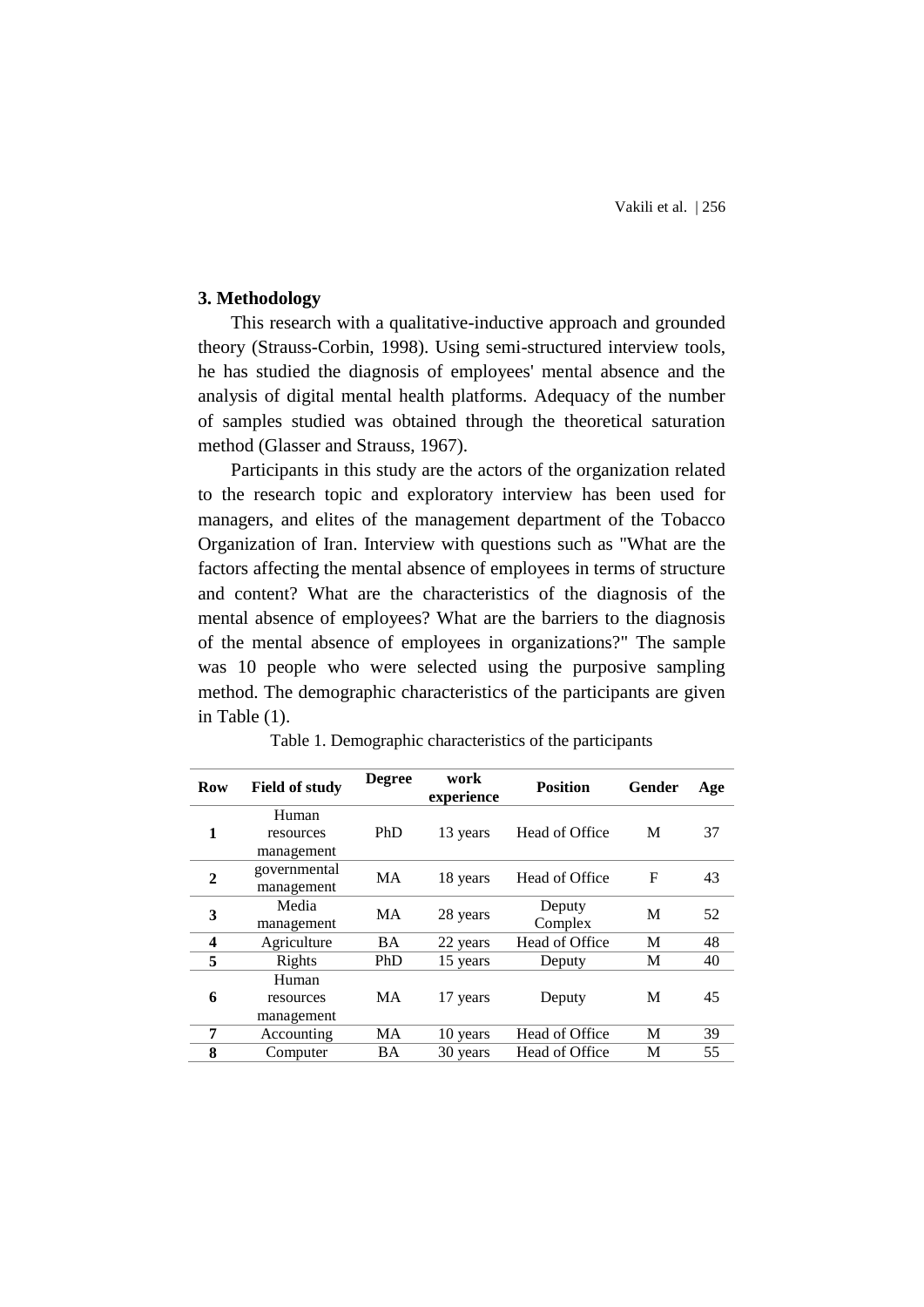|  | Industrial<br>Management | М | years | Head of Office |  |  |
|--|--------------------------|---|-------|----------------|--|--|
|--|--------------------------|---|-------|----------------|--|--|

### **4. Findings**

To answer the research question "What is the conceptual paradigm of the diagnosis of employees' mental absence?", The open and axial coding of each part of the contextual model is given below.

**4.1. Causal conditions**: Causal conditions are categories that affect the central category. Based on the interviews, the central codes "Individual factors; group behavior factors; organizational factors; environmental factors" were identified and related to another wider selection code called causal conditions. Which is described in Table  $(2)$ .

| <b>Axial coding</b>  | <b>Secondary coding</b>   | I avic 2. Qualitative data county (causal conditions)<br><b>Open coding</b> |
|----------------------|---------------------------|-----------------------------------------------------------------------------|
|                      |                           | Symptoms of distraction                                                     |
|                      | <b>Distractions</b>       | <b>External distraction</b>                                                 |
|                      |                           | Internal distraction                                                        |
| <b>Individual</b>    |                           | Mental fatigue                                                              |
| factors              | Fatigue                   | Physical fatigue                                                            |
|                      |                           | Your compassion                                                             |
|                      |                           | Attitudinal burnout                                                         |
|                      | <b>Burnout</b>            | Job burnout                                                                 |
|                      |                           | Situational mental involvement                                              |
|                      | <b>Employee behaviors</b> | Psychoanalytic approach                                                     |
|                      |                           | Psychological injuries                                                      |
| <b>Factors of</b>    | Lack of commitment        | Commitment to work                                                          |
| group                | and cooperation           | Virtual collaboration                                                       |
| behavior             |                           | Organizational citizenship behaviors                                        |
|                      | Organizational            | of employees                                                                |
|                      | citizenship behaviors     | Organizational citizenship behaviors                                        |
|                      |                           | of managers                                                                 |
|                      | Digital infrastructure    | Organizational value                                                        |
|                      |                           | Organizational evaluation                                                   |
| Organizational       | Principles governing      | Organizational Justice                                                      |
| factors              | the organization          | Organizational atmosphere                                                   |
|                      | organization `s           | Feedback                                                                    |
|                      | performance               | Organizational dysfunction                                                  |
| <b>Environmental</b> | Need up-to-date           | Organizational cost                                                         |

Table 2: Qualitative data coding (causal conditions)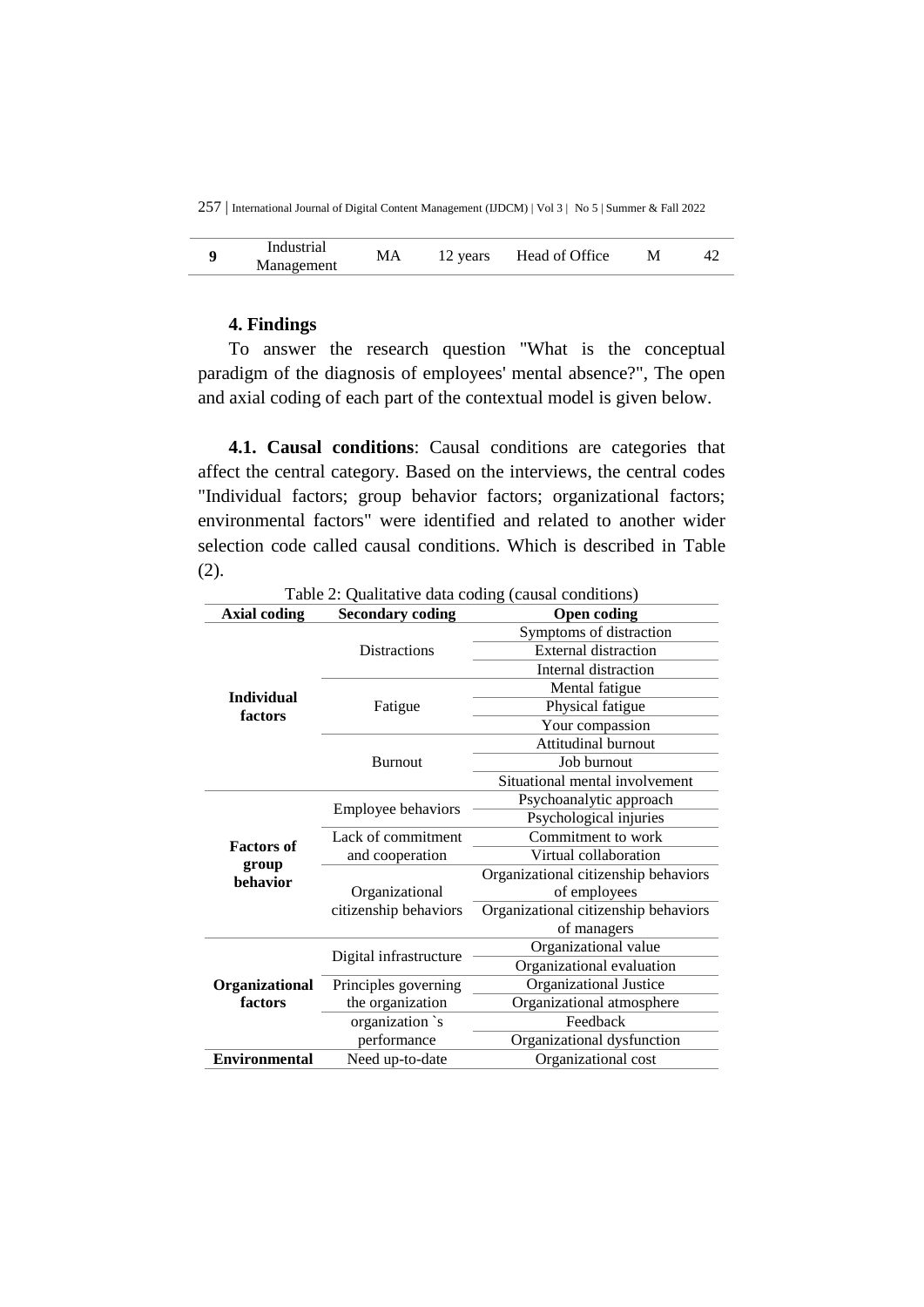Vakili et al. | 258

|--|

**4.2. Contextual conditions**: The set of contextual elements in the diagnosis of employees' mental absence includes "environmental and physical context", which is described in Table (3).

| Table 3: Qualitative data coding (contextual conditions) |                                               |                       |  |
|----------------------------------------------------------|-----------------------------------------------|-----------------------|--|
| <b>Axial coding</b>                                      | <b>Secondary coding</b><br><b>Open coding</b> |                       |  |
|                                                          |                                               | Social service        |  |
|                                                          |                                               | Public access to      |  |
| <b>Environmental</b><br>and physical<br>substrate        | Workplace facilities and<br>equipment         | equipment             |  |
|                                                          |                                               | Standard work         |  |
|                                                          |                                               | environment           |  |
|                                                          | Environmental factors                         | Environmental support |  |
|                                                          |                                               | Economic base of work |  |
|                                                          |                                               |                       |  |

**5.2.Intervening conditions**: Participants suggested that individual factors are among the intervening conditions of the diagnosis of the mental absence of employees, which is presented in Table (4).

| Table 4: Quantative data coding (intervening conditions) |                            |                             |  |
|----------------------------------------------------------|----------------------------|-----------------------------|--|
| Axial coding                                             | <b>Secondary</b><br>coding | <b>Open coding</b>          |  |
|                                                          |                            | Physical motivations        |  |
|                                                          |                            | Mental adaptation style     |  |
| <b>Individual</b><br>factors                             | Motivation                 | Motivational adaptation     |  |
|                                                          |                            | Social or acquired          |  |
|                                                          |                            | motivations                 |  |
|                                                          | Skill                      | Demographic characteristics |  |
|                                                          |                            | work experiences            |  |
|                                                          |                            |                             |  |

Table 4: Qualitative data coding (intervening conditions)

**6.2. Strategies**: The strategies of this research include "organizational strategy; job-related strategy; career development strategy" which is stated in Table (5).

Table 5: Qualitative data coding (strategic conditions) **Axial coding Secondary coding Open coding Organizational**  Organizational / Organizational cognition Targeting theory

method of leadership

managerial factors

**strategy**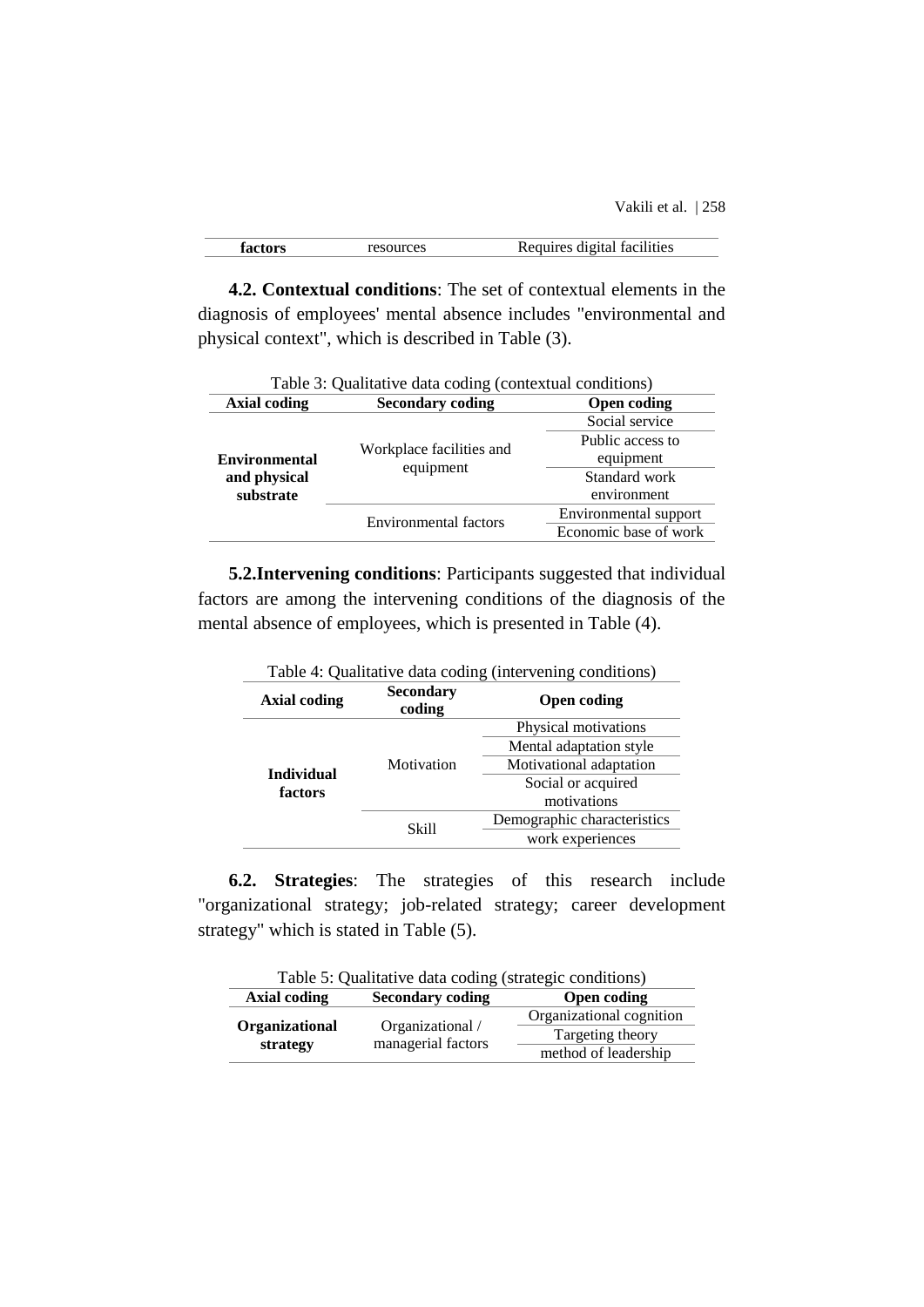|                                       |                                        | Relationships between<br>employees |
|---------------------------------------|----------------------------------------|------------------------------------|
|                                       | connections                            | Management<br>relationships with   |
|                                       |                                        | employees                          |
|                                       | Quality of working life                | Job security                       |
| Job-related.                          |                                        | Having job satisfaction            |
| strategy                              |                                        | Job construction theory            |
|                                       | Job quality                            | Job focus                          |
|                                       | Dimensions of workload                 | Loading                            |
| <b>Career</b>                         | and mindfulness                        | <b>Mindfulness</b>                 |
| <b>Development</b><br><b>Strategy</b> | Knowledge and skills                   | Education                          |
|                                       | Secondary coding                       | <b>Ideation</b>                    |
|                                       | Organizational /<br>managerial factors | Recruitment                        |

**7.2. Consequences**: Based on the interviews, the consequences include individual results; Effectiveness; and The group results are shown in Table (6).

| I able o: Quantative data couing (consequences) |                              |                                 |  |  |
|-------------------------------------------------|------------------------------|---------------------------------|--|--|
| <b>Axial coding</b>                             | <b>Secondary coding</b>      | <b>Open coding</b>              |  |  |
|                                                 |                              | Improve the quality of life     |  |  |
|                                                 | Increase psychological well- | Improving the level of mental   |  |  |
|                                                 | being                        | security based on the digital   |  |  |
| <b>Individual</b>                               |                              | platform                        |  |  |
| results                                         |                              | Mental health                   |  |  |
|                                                 | Occupational and mental      | Physical health                 |  |  |
|                                                 | health                       | Improving the mental health of  |  |  |
|                                                 |                              | employees                       |  |  |
|                                                 |                              | Total digital system efficiency |  |  |
|                                                 | Efficiency                   | Labor productivity              |  |  |
|                                                 |                              | Organizational growth           |  |  |
| <b>Effectiveness</b>                            |                              | Dynamic and digital work        |  |  |
|                                                 | Performance                  | environment                     |  |  |
|                                                 |                              | Career development of the       |  |  |
|                                                 |                              | organization                    |  |  |
|                                                 | Improve the quality of       |                                 |  |  |
| Group<br>results                                | interactions between         | Improve work-related results    |  |  |
|                                                 | employees                    |                                 |  |  |
|                                                 | Secondary coding             | Quality of relations and        |  |  |
|                                                 |                              | information technology          |  |  |
|                                                 | Increase psychological well- | creativity and innovation       |  |  |
|                                                 | being                        |                                 |  |  |

Table 6: Qualitative data coding (consequences)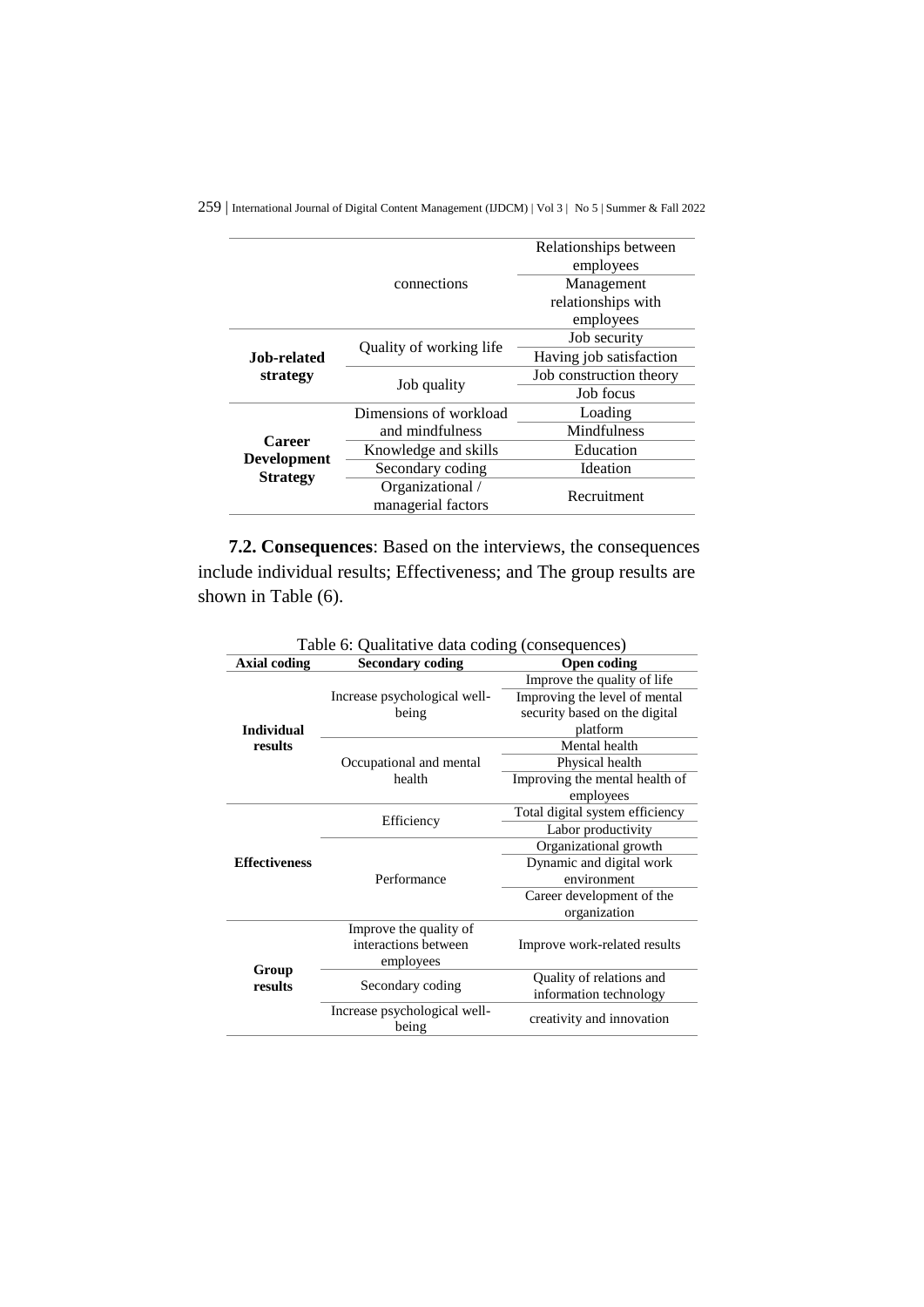Among the identified factors, the selective coding paradigm was performed and based on that, the linear relationship between the secondary code and the central code of the research including causal conditions, contextual conditions, intervening conditions, strategies, and consequences was determined. Figure (1) shows the coding



paradigm, in other words, the model of the qualitative research process.

Figure 1: Conceptual research model (Atlas TI's output)

### **5. Conclusion**

Emergency organizational change theory demonstrates a change in a way that is continuously applied and re-applied by moving organizational actors into new systems, new beliefs, and interactive patterns. It is influenced by sensory processes and mental models that determine the narratives that explain what is happening and the appropriate actions to be taken. In a business environment with digital disruption from competitors and customers who have more choices through the availability of digital applications and information, it is important to ensure that organizations can quickly understand and adapt to new information. The need for mindfulness and control of mental absence is a prerequisite for digital transformation. The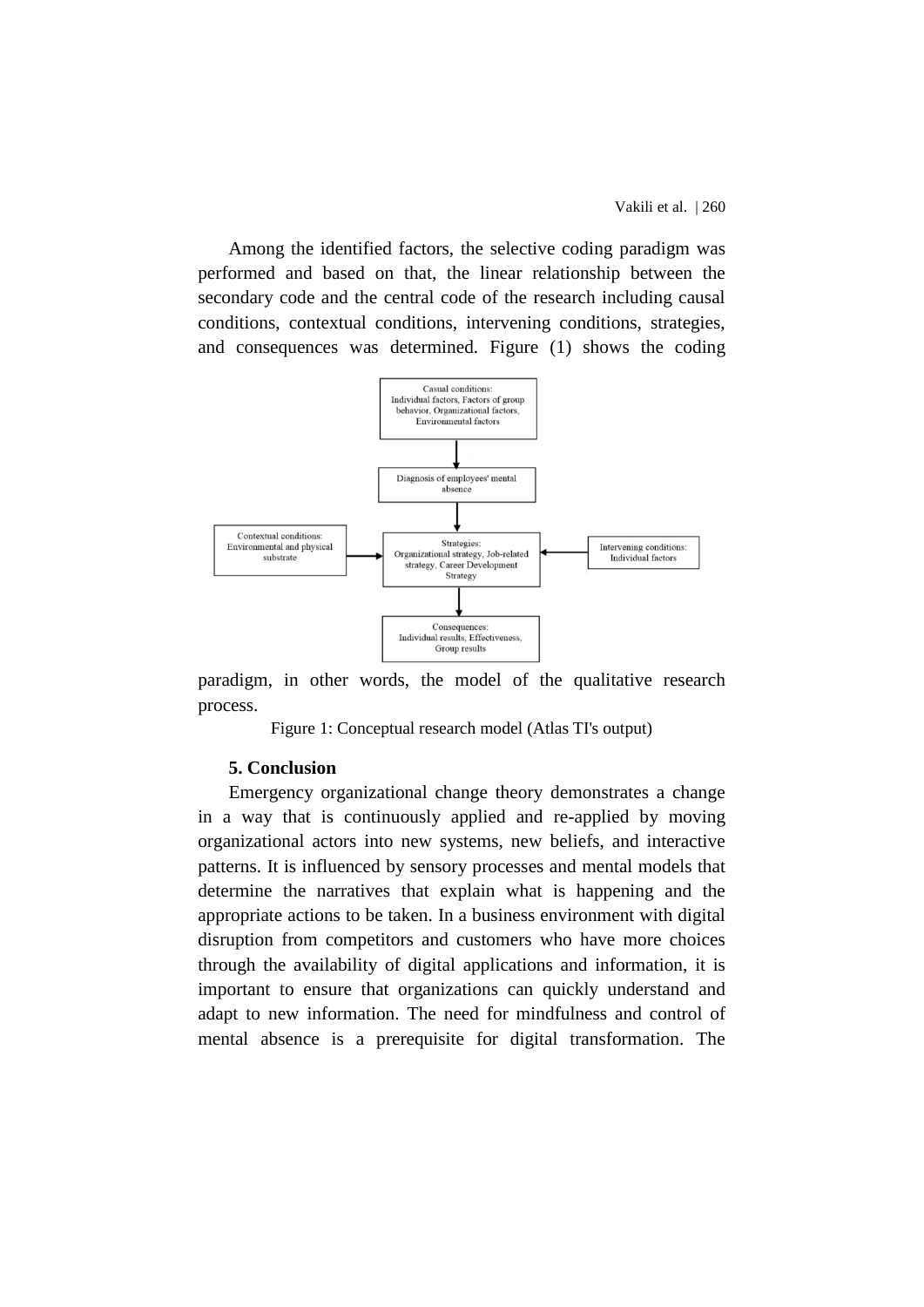purpose of this study is to investigate the diagnosis of employees' mental absence and to provide a suitable model for Iran Tobacco Company. Based on the data analysis of the foundation, 54 codes in 13 categories were identified based on the six components of the foundation data model. Considering the importance of employees 'mindfulness and on the other hand, reducing mental absence as well as variables of success and job adjustment that increase employees' readiness to perform their activities and job duties, the need to examine the relationship between these variables among tobacco company employees There was Iran. This study seeks to understand how organizational mindfulness processes can contribute to the more successful implementation of digital transformation. Digital transformation involves investing in experimentation and innovation through new product development, digital applications, and collaboration, which also requires the allocation of scarce organizational resources.

The research findings have important implications for the study community and other organizations. This study shows that effectiveness increases the efficiency of the individual and also increases the productivity of organizations. This research is in line with recent research by Abed et al. (2022); Mirzaei Tusi et al. (2022); Rezaei Manesh et al. (2022); Bakhshi et al. (2020); Rajabpour (1399); Rostami et al. (2020); Olafsen et al. (2021) and Roemer et al. (2019); Gupta & Singh (2019) are consistent because they establish strong links between job adjustment and important career outcomes such as greater work effectiveness and job performance, greater job satisfaction, lower burnout and anxiety, greater job success, and better quality of employment.

Other findings of the research include development strategies with an emphasis on the components of workload dimensions and mindfulness, knowledge, and skills, which with the research of Nübold & Hülsheger (2021); Wang et al. (2021); Shahbaz & Parker (2021); Rezaei Dizgah et al. (2019); Consistent with the need for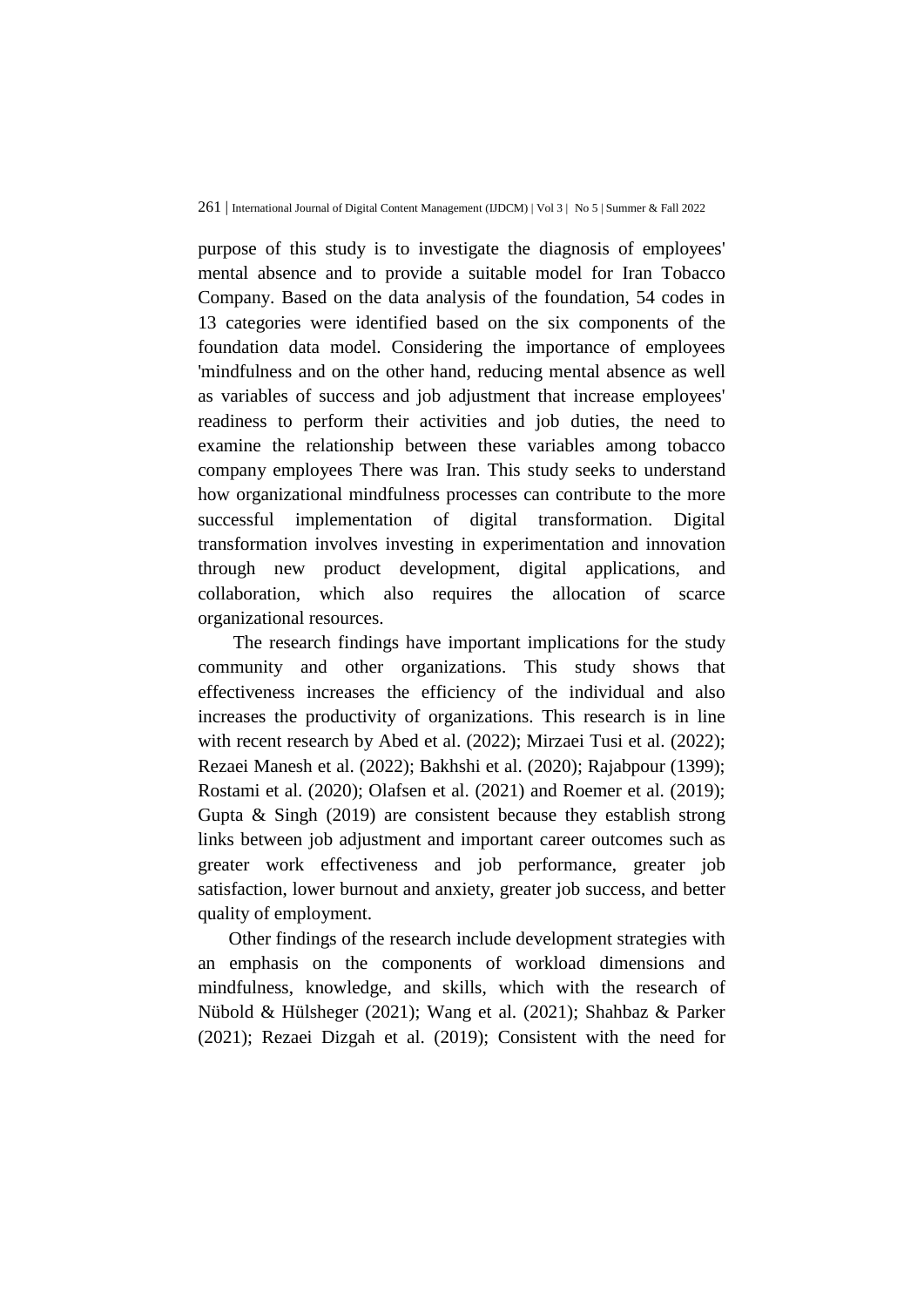further studies to identify the causes of work stress to determine ways to reduce these parameters and take steps to reduce or eliminate them.

Based on the research results, it is important to ensure that the organization has a sufficient workforce associated with digital skills and competencies while empowering these employees to influence decision-making, so hiring professionals and developing the capacity for digital skills is important. Employ, train, and reward employees to reduce mental absenteeism and increase mindfulness to ensure that the organization's human resources are equipped with digital thinking and skills that can enable digital transformation initiatives. Creating a culture of awareness based on change and information processing in organizational change such as digital transformation is very important, especially to discover patterns and procedures that can bring more clarity to the early stages of the digital transformation process.

#### **References**

- Bakhshi, E., Naderi, M, Moradi, A. (2020). The relationship between mental workload and job stress in health system employees. Armaghan Danesh, *Scientific Research Journal of Yasouj University of Medical Sciences*.3. [in Persian]
- Glaser, B. G., & Strauss, A. L. (1965). Awareness of Dying. Id. The Discovery of GroundedTheory: The Strategies for Qualitative Research.
- Goodarzi, A., Delvi Isfahan, M. (2020). Design and test a model for employees' mental absence. *New research approaches in management science*. Issue 13. Pp. 69-84. [in Persian].
- Gupta, P., & Singh, S. (2019). Withholding the Wandering Mind: Examining the Influence of Mindfulness on Employees Life Satisfaction and Job Involvement. *OPUS: HR Journal*, *10*(1), 83. [http://www.publishingindia.com/opus.](http://www.publishingindia.com/opus)
- Harrison, M. I. (2005). *Diagnosing organizations: Methods, models, and processes* (Vol. 8). 3rd edition. SAGE Publications, Inc.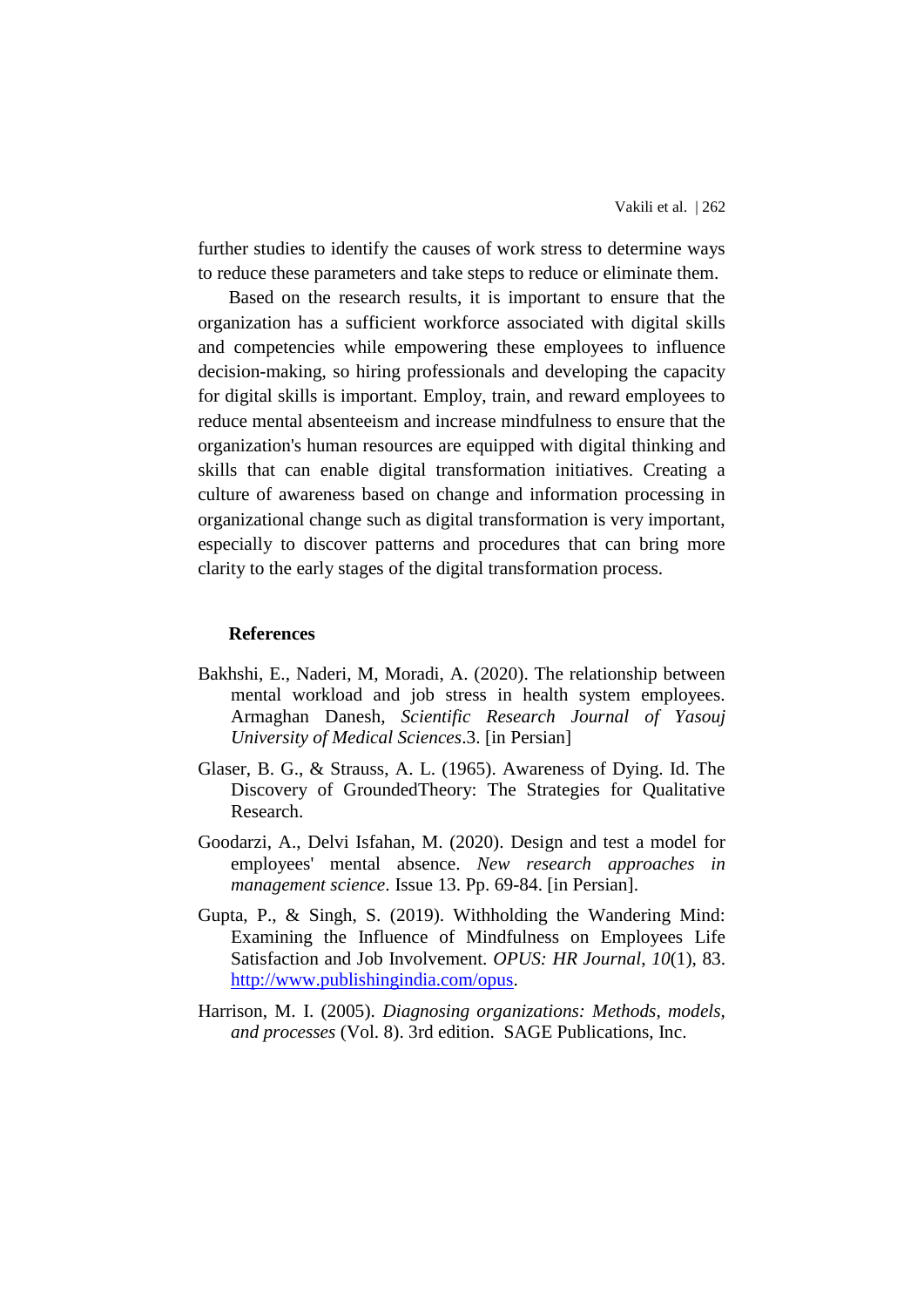- Ishak, S. (2015). Career success studies: An examination of indicators, approach and underlying theories in literature. *Science Journal of Business and Management*, *3*(6), 251-257.
- Johnson, A. Dey, S. Nguyen, H. (2020). A review and agenda for examining how technology-driven changes at work will impact workplace mental health and employee well-being. *Australian Journal of Management*, 45: 402-424.
- Keng, S.-L., Looi, P. S., Tan, E. L. Y., Yim, O.-S., San Lai, P., Chew, S. H., & Ebstein, R. P. (2020). Effects of Mindfulness-Based Stress Reduction on Psychological Symptoms and Telomere Length: A Randomized Active-Controlled Trial. *Behavior Therapy, 51*(6), .699-489. [https://doi.org/10.1016/j.beth.2020.01.005.](https://doi.org/10.1016/j.beth.2020.01.005)
- Lattie, E. G., Stiles-Shields, C., & Graham, A. K. (2022). An overview of and recommendations for more accessible digital mental health services. *Nature Reviews Psychology*, 1-14.
- Li, H., Wu, Y., Cao, D., & Wang, Y. (2021). Organizational mindfulness towards digital transformation as a prerequisite of information processing capability to achieve market agility. *Journal of Business Research*, *122*, 700-712.
- Lievens, F., Lang, J. W., De Fruyt, F., Corstjens, J., Van de Vijver, M., & Bledow, R. (2018). The predictive power of people's intraindividual variability across situations: Implementing whole trait theory in assessment. *Journal of Applied Psychology*, 103(7), 753.
- Maghareh Abed, M., Azadi, M., Dehghan, M. (2022). The effectiveness of mindfulness-based stress reduction program in a group manner on quality of life and job stress of emergency medical technicians. *Bi-monthly Iranian Occupational Health Monthly*, No. 1, p.1. [in Persian]
- Mason, F. (2018). Reduce stress based on dynamic presence in the moment (no mental absence) for changing work environments.
- Mirzaei Tusi, S., Koohnavard, B., Zamanian, Z. (2022). Investigating shift work and mental workload on fatigue of intensive care unit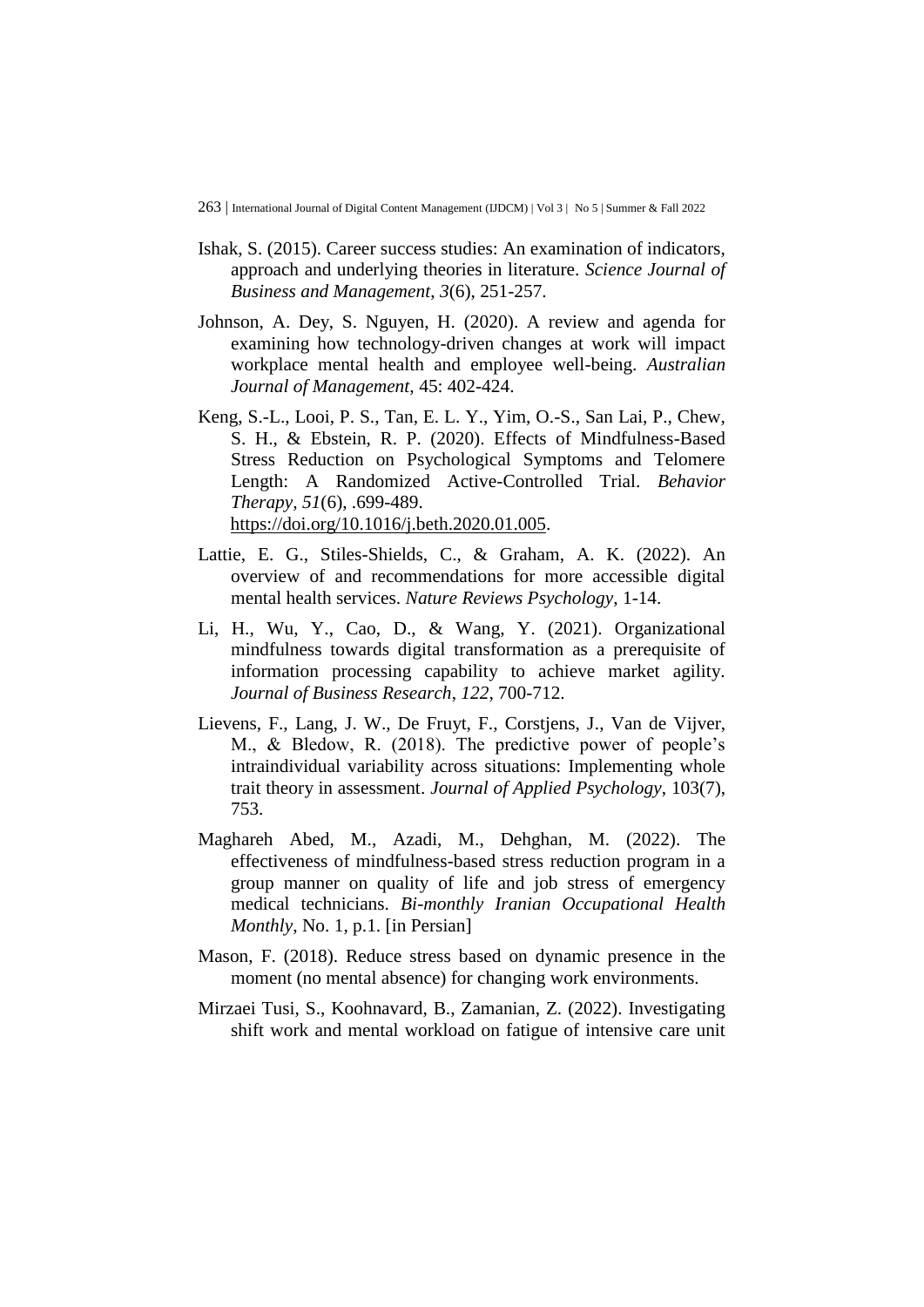nurses. *Journal of Occupational Health Engineering*, No. 2, pp. 41-49. [in Persian]

- Nadkarni, S. & Prügl, R. (2020). Digital transformation: a review, synthesis and opportunities for future research. *Management Review Quarterly.* https://doi.org/10.1007/s11301-020-00185-7
- Nübold, A., & Hülsheger, U. R. (2021). Personality states mediate the effect of a mindfulness intervention on employees' work outcomes: A randomized controlled trial. *European Journal of Personality*, 35(4), 646–664.
- Olafsen, A. H., Niemiec, C. P., Deci, E. L., Halvari, H., Nilsen, E. R., & Williams, G. C. (2021). Mindfulness buffers the adverse impact of need frustration on employee outcomes: A self‐determination theory perspective. *Journal of theoretical social psychology*, *5*(3), 283-296.
- Peschl, A. Schuth, N. (2022). *Facing digital transformation with resilience – operational measures to strengthen the openness towards change*. Procedia Computer Science, 200: 1237-1243.
- Rajabpour, I. (2021). The effect of mindfulness on job success: with the mediating role of adaptation and burnout. *Management and Development Process Quarterly*, No. 3, pp. 49-70. [in Persian]
- Rezaei Dizgah, M., Mehrabian, F., Janipour, M. (2019). The effect of emotional intelligence on job satisfaction with regard to the mediating role of burnout, emotional effort, emotional disharmony, depersonalization and lack of personal success in the staff of Guilan University of Medical Sciences. *Journal of Occupational Health and Safety*, No. 1, pp. 1-14. [in Persian]
- Rezaei Manesh, B., Rahimian, M., Sediri Javadi, A. (2022). The role of mindfulness in the workplace with respect to the mediating role of cognitive flexibility. *Quarterly Journal of Organizational Behavior Studies*, No. 1, pp. 127-153.
- Roemer, A., Sutton, A., & Medvedev, O. N. (2021). The role of dispositional mindfulness in employee readiness for change during the COVID-19 pandemic. *Journal of Organizational Change Management*, ahead-of-print (ahead-of-print). <https://doi.org/10.1108/jocm-10-2020-0323>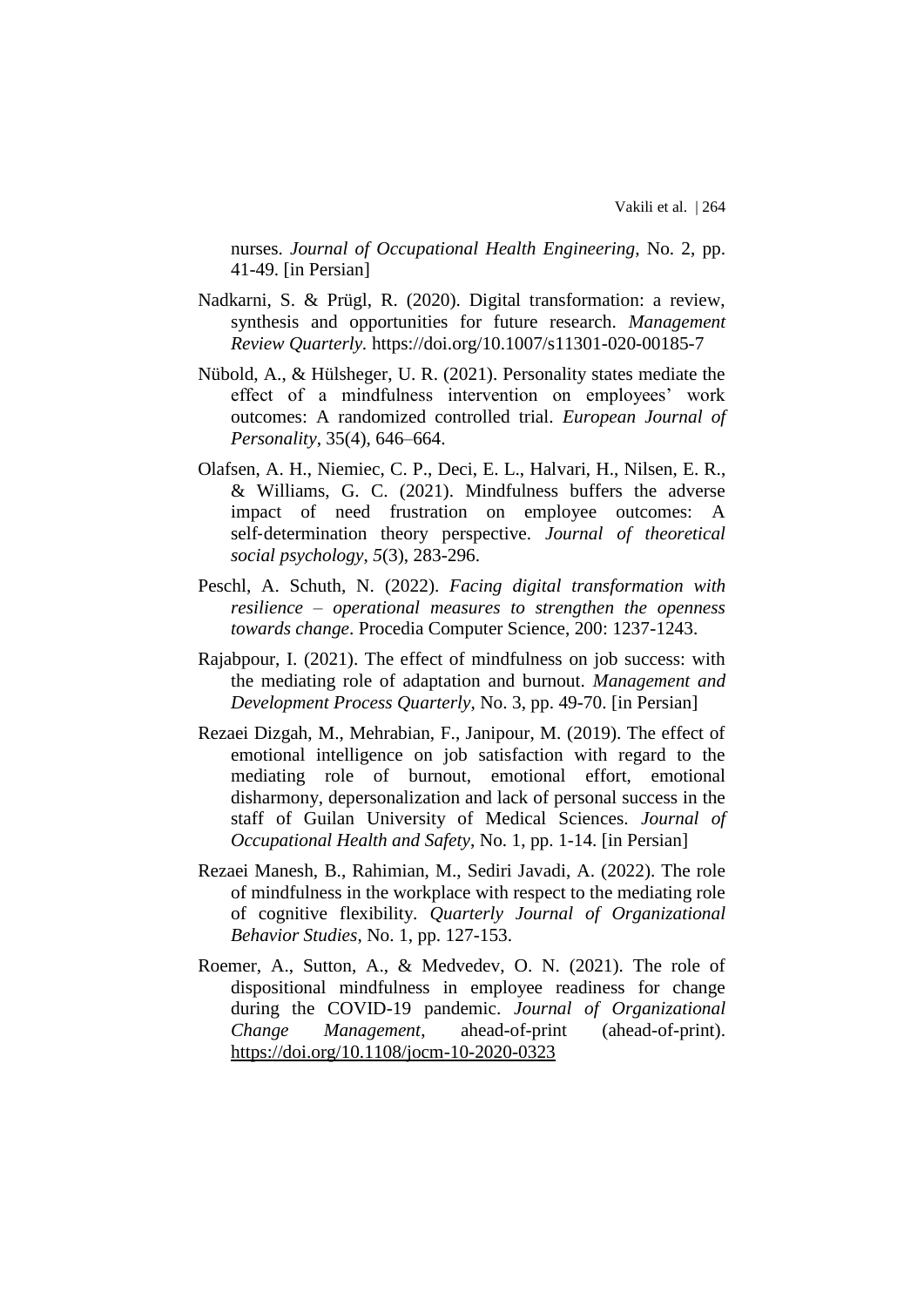- Rostami, H., Fathi, A., Kheiri, A. (2020). Evaluation of the effectiveness of mindfulness training in reducing aggression and increasing the mental health of soldiers. *Iranian Journal of Health Education and Health Promotion*, 7 (1) (25th, Spring 2009), pp. 109-117. [in Persian]
- Shahbaz, W., & Parker, J. (2021). Workplace mindfulness: An integrative review of antecedents, mediators, and moderators. *Human Resource Management Review*, 100849.
- Strauss, A., & Corbin, J. (1998). *Grounded theory methodology*. *Handbook of qualitative research*, 17, 273-85.
- Strauss, Anselm L., & Corbin, J. (1990). Basics of Qualitative Research: Grounded Theory Procedures and Techniques, Sage
- Sutcliffe, K. M., Vogus, T. J., & Dane, E. (2016). Mindfulness in Organizations: A Cross-Level Review. *Annual Review of Organizational Psychology and Organizational Behavior*, 3(1), 55–81.<https://doi.org/10.1146/annurevorgpsych-041015-062531>
- Tenhiälä, A., Linna, A., von Bonsdorff, M., Pentti, J., Vahtera, J., Kivimäki, M., & Elovainio, M. (2013). Organizational justice, sickness absence and employee age. *Journal of Managerial Psychology*.
- Toniolo-Barrios, M., & Pitt, L. (2021). Mindfulness and the challenges of working from home in times of crisis. *Business horizons*, 64(2), 189-197.
- Truong, H. McLachlan, C. (2022). Analysis of Start-Up Digital Mental Health Platforms for Enterprise: Opportunities for Enhancing Communication between Managers and Employees. *Sustainability*, 14, 3929
- Verhoef, P. C., Broekhuizen, T., Bart, Y., Bhattacharya, A., Qi Dong, J., Fabian, N., & Haenlein, M. (2021). Digital transformation: A multidisciplinary reflection and research agenda. *Journal of Business Research*, 122, 889–901.
- Wang, X., Wen, X., Paşamehmetoğlu, A., & Guchait, P. (2021). Hospitality employee's mindfulness and its impact on creativity and customer satisfaction: The moderating role of organizational